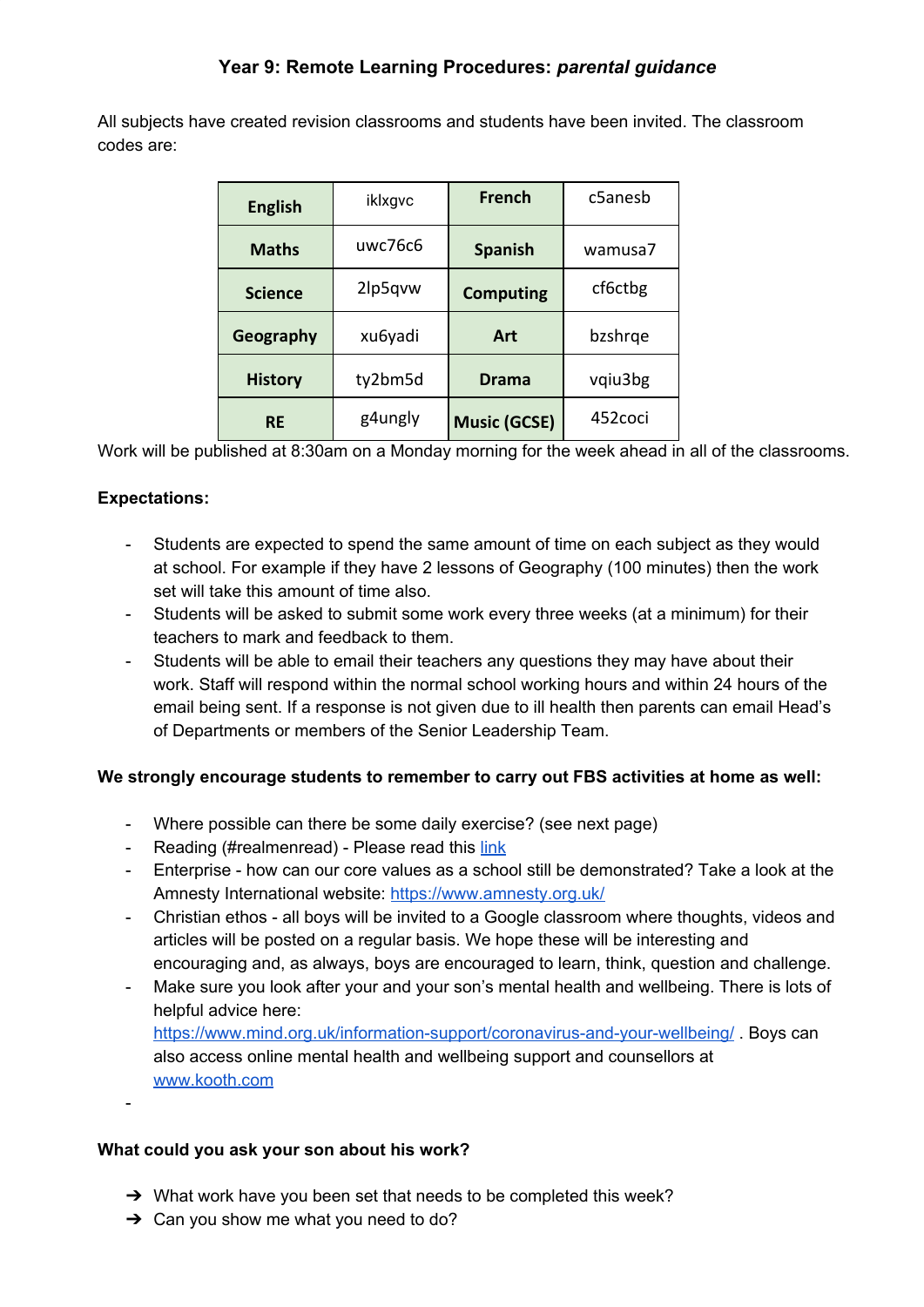# **Year 9: Remote Learning Procedures:** *parental guidance*

- → How long do you think you should spend on this work?
- → What is the most difficult thing about this work?
- → Is there any extra reading or research you could do about this topic?
- → What is the most interesting thing about this topic?
- → How can I help?
- ➔ When is the deadline to send it to your teacher?